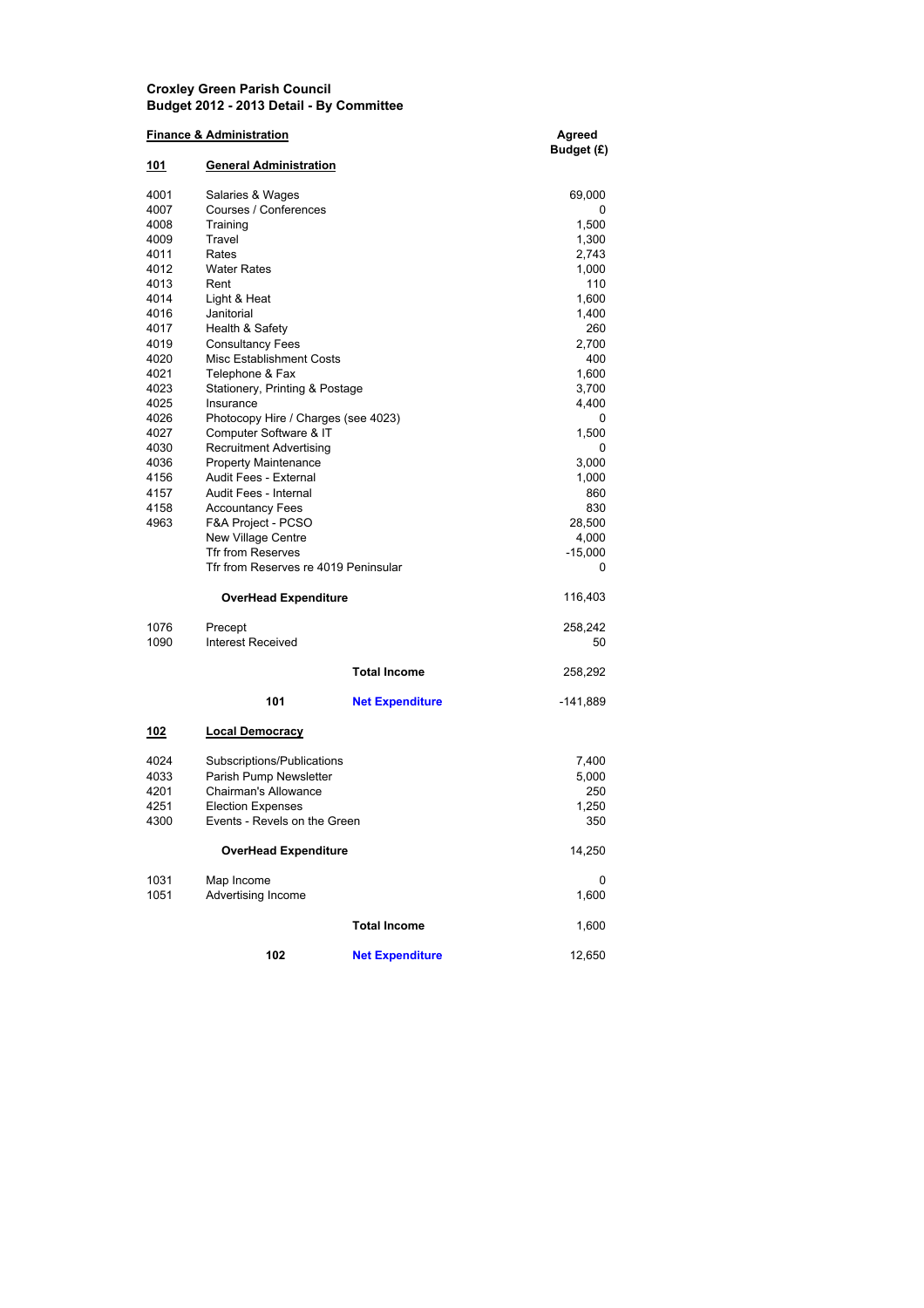| 103                                                                                                                                  | Groundworks                                                                                                                                                                                                                                                                                                                                                                                                                     |                                               | Agreed<br>Budget (£)                                                                                                             |
|--------------------------------------------------------------------------------------------------------------------------------------|---------------------------------------------------------------------------------------------------------------------------------------------------------------------------------------------------------------------------------------------------------------------------------------------------------------------------------------------------------------------------------------------------------------------------------|-----------------------------------------------|----------------------------------------------------------------------------------------------------------------------------------|
| 4001<br>4006<br>4008<br>4010<br>4017<br>4018<br>4036<br>4037<br>4041<br>4042<br>4046<br>4051<br>4055<br>4060<br>4070<br>4071<br>4072 | Salaries & Wages<br><b>Protective Clothing</b><br>Training<br>Misc Staff Costs<br>Health & Safety<br>Refuse Disposal<br><b>Proprty Maintenance</b><br>Grounds Maintenance<br><b>Equipment Hire</b><br>Equipment Maintenance<br><b>Equipment Purchased</b><br>Vehicle License & Insurance<br>Fuel & Oil - LS08 WCP<br>Fuel & Oil - Groundworks<br>Maintenance - LS08 WCP<br>Maintenance - Tractor<br>Maintenance - Ride on Mower |                                               | 48,900<br>320<br>1,500<br>680<br>1,100<br>0<br>500<br>2,100<br>0<br>580<br>2,100<br>3,500<br>1,300<br>790<br>530<br>1,100<br>320 |
|                                                                                                                                      | <b>OverHead Expenditure</b>                                                                                                                                                                                                                                                                                                                                                                                                     |                                               | 65,320                                                                                                                           |
| 1061<br>1062<br>1080                                                                                                                 | Agency Income - HCC Mtce<br>Agency Income - TRDC Mrce<br>Miscellaneous Income                                                                                                                                                                                                                                                                                                                                                   |                                               | 0<br>0<br>0                                                                                                                      |
|                                                                                                                                      |                                                                                                                                                                                                                                                                                                                                                                                                                                 | <b>Total Income</b>                           | 0                                                                                                                                |
|                                                                                                                                      | 103                                                                                                                                                                                                                                                                                                                                                                                                                             | <b>Net Expenditure</b>                        | 65,320                                                                                                                           |
| <u> 107</u>                                                                                                                          | Grants (incl S137)                                                                                                                                                                                                                                                                                                                                                                                                              |                                               |                                                                                                                                  |
| 4200<br>4711                                                                                                                         | Chairman's Charity Expenditure<br>S137 Grants<br>Community Hall membership Grant                                                                                                                                                                                                                                                                                                                                                |                                               |                                                                                                                                  |
|                                                                                                                                      | Tfr from Building Reserves                                                                                                                                                                                                                                                                                                                                                                                                      |                                               | 0                                                                                                                                |
|                                                                                                                                      | <b>OverHead Expenditure</b>                                                                                                                                                                                                                                                                                                                                                                                                     |                                               | 12,600                                                                                                                           |
| 1077<br>1200                                                                                                                         | <b>Grants Received</b><br>Chairmans Charity Income                                                                                                                                                                                                                                                                                                                                                                              |                                               | 0<br>1,000                                                                                                                       |
|                                                                                                                                      | 107                                                                                                                                                                                                                                                                                                                                                                                                                             | <b>Total Income</b><br><b>Net Expenditure</b> | 1,000<br>11,600                                                                                                                  |
| <u> 150</u>                                                                                                                          | <b>Community/Village Hall</b>                                                                                                                                                                                                                                                                                                                                                                                                   |                                               |                                                                                                                                  |
| 4036<br>4036                                                                                                                         | <b>External Decoration</b><br><b>Flood Prevention Work</b><br>Tfr from Building Reserves                                                                                                                                                                                                                                                                                                                                        |                                               | 0<br>0<br>0                                                                                                                      |
|                                                                                                                                      | <b>OverHead Expenditure</b>                                                                                                                                                                                                                                                                                                                                                                                                     |                                               | 0                                                                                                                                |
|                                                                                                                                      |                                                                                                                                                                                                                                                                                                                                                                                                                                 | <b>Total Income</b>                           | 0                                                                                                                                |
|                                                                                                                                      | 150                                                                                                                                                                                                                                                                                                                                                                                                                             | <b>Net Expenditure</b>                        | 0                                                                                                                                |
| 199                                                                                                                                  | F & A Capital & Projects                                                                                                                                                                                                                                                                                                                                                                                                        |                                               |                                                                                                                                  |
| 4823<br>4824                                                                                                                         | Tfr to Vehicle Repl Fund<br>Tfr to Equipt Repl Fund<br>Depot Extension (Phase 1 - Plans)<br>Depot Extension from 2010/11                                                                                                                                                                                                                                                                                                        |                                               | 5,000<br>4,000<br>0<br>0                                                                                                         |
|                                                                                                                                      | <b>OverHead Expenditure</b>                                                                                                                                                                                                                                                                                                                                                                                                     |                                               | 9,000                                                                                                                            |
|                                                                                                                                      | 199                                                                                                                                                                                                                                                                                                                                                                                                                             | <b>Net Expenditure</b>                        | 9,000                                                                                                                            |
|                                                                                                                                      | <b>Finance &amp; Administration - Expenditure</b>                                                                                                                                                                                                                                                                                                                                                                               | - Income                                      | 217,573<br>260,892                                                                                                               |
|                                                                                                                                      |                                                                                                                                                                                                                                                                                                                                                                                                                                 | <b>Net Expenditure</b>                        | -43,319                                                                                                                          |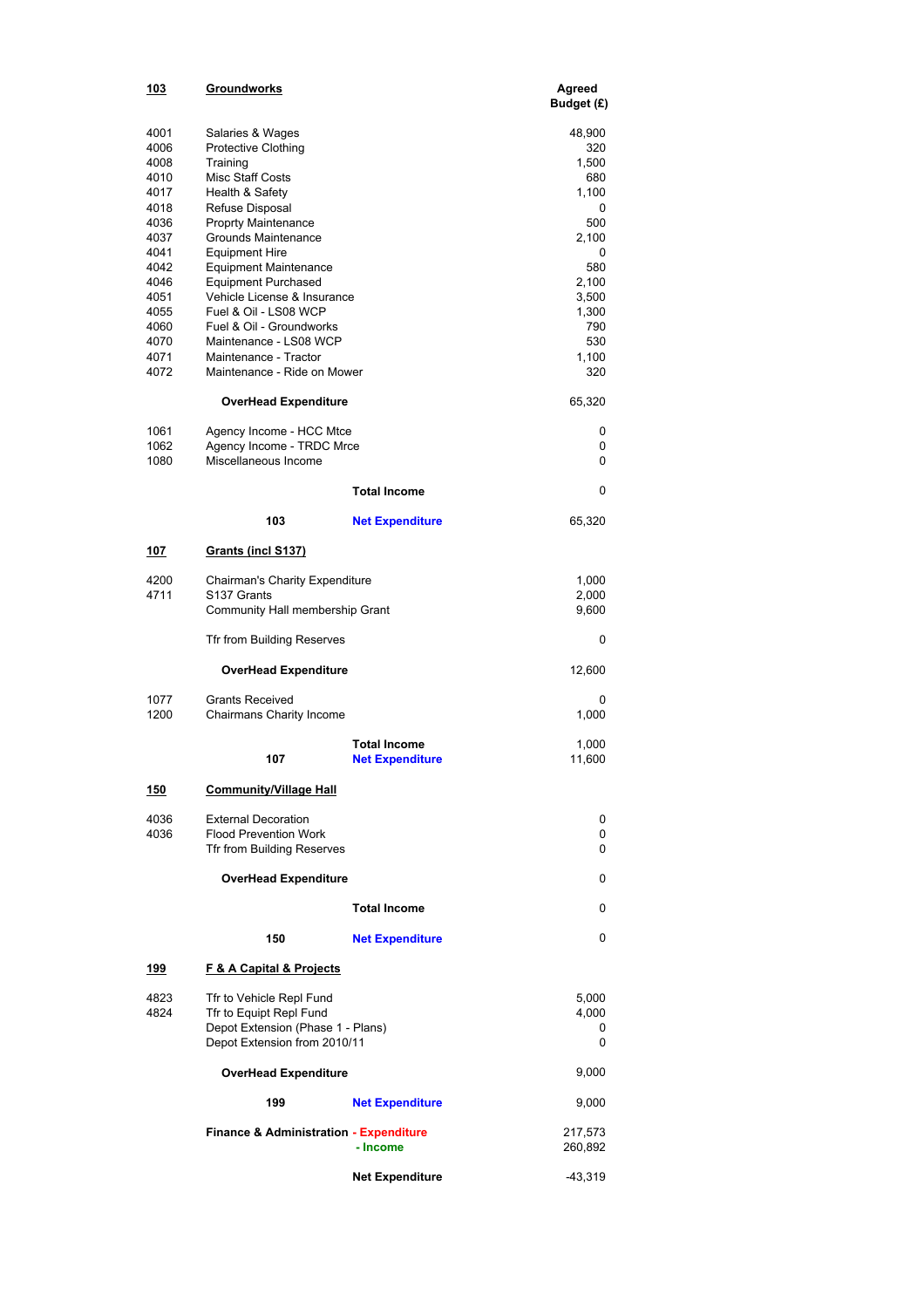| <b>Environment &amp; Amenity</b>                     |                                                                                                                                                                                                   |                             | Agreed                                                      |
|------------------------------------------------------|---------------------------------------------------------------------------------------------------------------------------------------------------------------------------------------------------|-----------------------------|-------------------------------------------------------------|
| 202                                                  | <b>The Green</b>                                                                                                                                                                                  |                             | Budget (£)                                                  |
| 4042                                                 | <b>Equipment Maintenance</b>                                                                                                                                                                      |                             | 0                                                           |
|                                                      |                                                                                                                                                                                                   | <b>OverHead Expenditure</b> |                                                             |
|                                                      | 202                                                                                                                                                                                               | <b>Net Expenditure</b>      | 0                                                           |
| 203                                                  | <b>Open Spaces &amp; Trees</b>                                                                                                                                                                    |                             |                                                             |
| 4048<br>4049                                         | Plants, Shrubs & Trees - General<br>Dog Hygiene<br>Trf ex Trees                                                                                                                                   |                             | 1,000<br>10,000<br>0                                        |
|                                                      | <b>OverHead Expenditure</b>                                                                                                                                                                       |                             | 11,000                                                      |
| 1077                                                 | <b>Grants Received</b>                                                                                                                                                                            |                             | 0                                                           |
|                                                      |                                                                                                                                                                                                   | <b>Total Income</b>         | 0                                                           |
|                                                      | 203                                                                                                                                                                                               | <b>Net Expenditure</b>      | 11,000                                                      |
| <u> 211</u>                                          | <u>Events</u>                                                                                                                                                                                     |                             |                                                             |
| 4601<br>4602<br>4605<br>4608<br>4609<br>4610<br>4611 | Garden Competition<br>Quiz Night<br>Christmas Lights<br>Library Xmas Tree<br>Craft Workshop Day<br>Fireworks on Green<br>Senior Citizens Seaside/Outing<br>Boundary Walk Signage<br>Carol Singing |                             | 0<br>50<br>10,649<br>0<br>750<br>4,500<br>960<br>100<br>250 |
|                                                      | <b>OverHead Expenditure</b>                                                                                                                                                                       |                             | 17,259                                                      |
| 1080<br>1082                                         | Miscellaneous Income<br>Brown Bin Caddy Liners                                                                                                                                                    |                             | 0<br>320                                                    |
|                                                      |                                                                                                                                                                                                   | <b>Total Income</b>         | 320                                                         |
|                                                      | 211                                                                                                                                                                                               | <b>Net Expenditure</b>      | 16,939                                                      |
| <u> 221</u>                                          | <u>MSC</u>                                                                                                                                                                                        |                             |                                                             |
| 4042                                                 | <b>Equipment Maintenance</b>                                                                                                                                                                      |                             | 1,000                                                       |
| <b>OverHead Expenditure</b>                          |                                                                                                                                                                                                   |                             | 1,000                                                       |
|                                                      | 221                                                                                                                                                                                               | <b>Net Expenditure</b>      | 1,000                                                       |
| <u> 299</u>                                          | E & A Capital & Projects                                                                                                                                                                          |                             |                                                             |
| 4932                                                 | War Memorial                                                                                                                                                                                      |                             | 200                                                         |
| 4936<br>4938                                         | Development of Play Areas<br>Brown Bin Caddy Liners<br>Queens Diamond Jubilee tree<br><b>Farmers Market</b><br>Tfr from Reserves (Develop Play Area Research)                                     |                             | 5,000<br>180<br>150<br>250<br>0                             |
|                                                      | <b>OverHead Expenditure</b>                                                                                                                                                                       |                             | 5,780                                                       |
|                                                      | 299                                                                                                                                                                                               | <b>Net Expenditure</b>      | 5,780                                                       |
|                                                      | <b>Environment &amp; Amenity</b>                                                                                                                                                                  | - Expenditure<br>- Income   | 35,039<br>320                                               |
|                                                      |                                                                                                                                                                                                   | <b>Net Expenditure</b>      | 34,719                                                      |